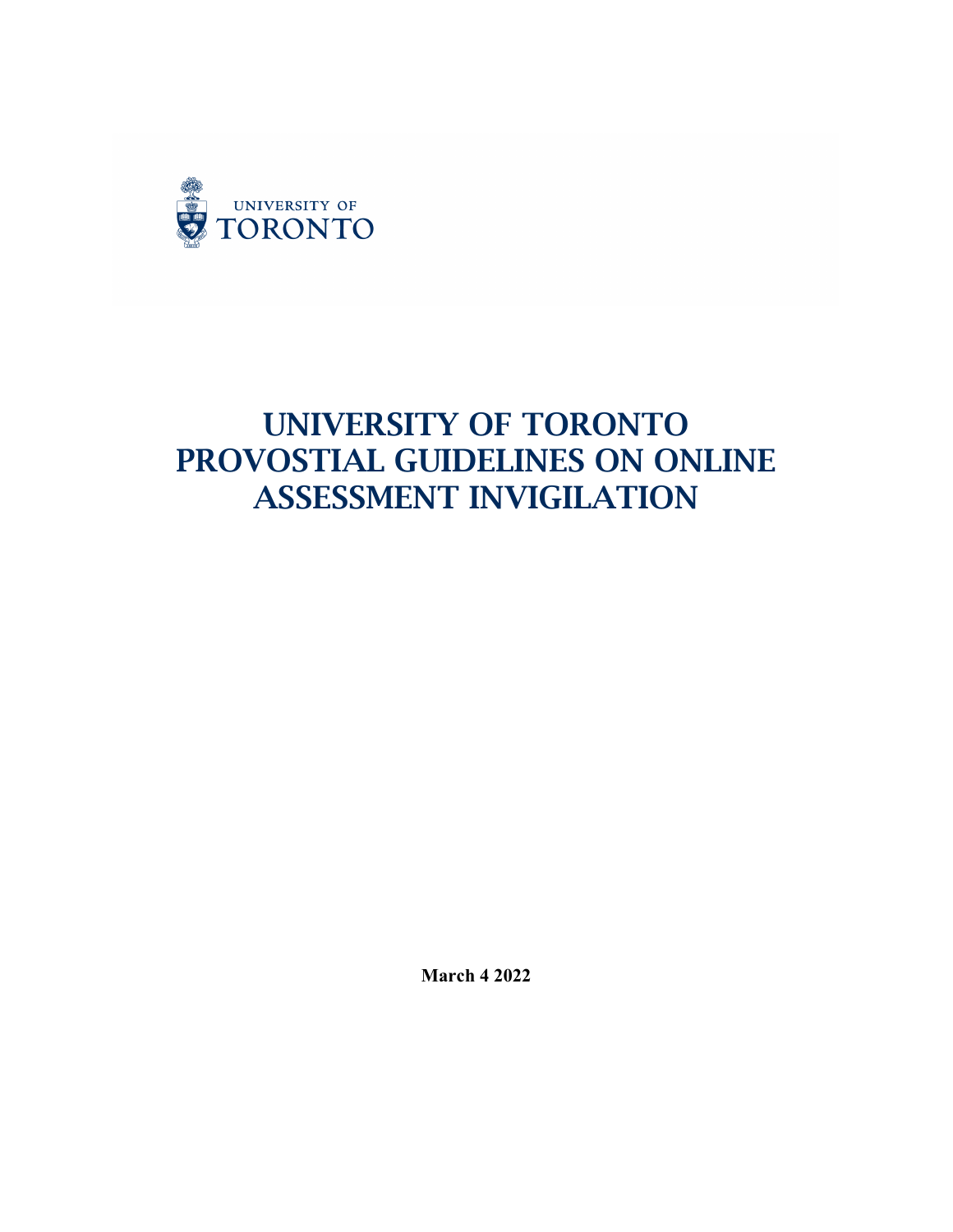This document is intended to provide academic administrators with guidelines and recommendations regarding the use of digital tools to invigilate online assessments. Online assessment does not necessarily include invigilation. These guidelines are specifically for instances where active invigilation (including but not limited to eProctoring and the use of video communication tools) is being considered as part of the assessment plan. Academic Deans or their designate are responsible for determining appropriate divisional administrative processes for the use and approval of these practices, and shared service units are available to support implementation, where appropriate.

U of T facilitates the use of a limited number of institutionally reviewed, assessed and approved third-party providers specializing in online invigilation (or 'eProctoring') and video communication tools (e.g., Zoom, Teams) to support U of T instructors and staff who require online assessment invigilation within their program(s) and/or course(s).

The University strongly encourages review and approval by appropriate division and/or unit academic administrators to confirm the necessity of online invigilation in each case as a condition for the use of such tools. It is strongly recommended that instructors wishing to use either an approved eProctoring service or video communication tool to invigilate online assessments in a specific course discuss their needs and objectives with their unit head or designate, who, if they approve the need for use of online invigilation would then consult and confirm the need and use with the Dean or Dean's designate.

Decanal and unit representatives are encouraged to recommend and provide support for alternative types of assessment that do not require the use of online invigilation, so that this form of invigilation is only used where it is necessary.

#### **Considerations for the use of online assessment invigilation**

The following section provides decanal, unit and program administrators with a list of common considerations regarding the use of online invigilation practices. It is strongly encouraged that these be reviewed by academic administrators as part of a needs assessment for the use of such practices in the context of each specific request:

- **Student Mental Health**: Online learning presents a wide array of challenges for students and online invigilation can exacerbate this stress and anxiety, and for the specific reasons identified below.
- **Privacy**: Students have expressed concern about intrusion and the disclosure and exposure of their information, their behaviours, and their environment, which are inherent in eProctoring.
- **Accessibility**: Online invigilation requires a reliable internet connection and a computer with sufficient capacity to support live video invigilation and/or recording processes. Given that students may be working from their homes, in different time zones, with varying technology, and with varying degrees and quality of connectivity, consideration should be given to ensuring access.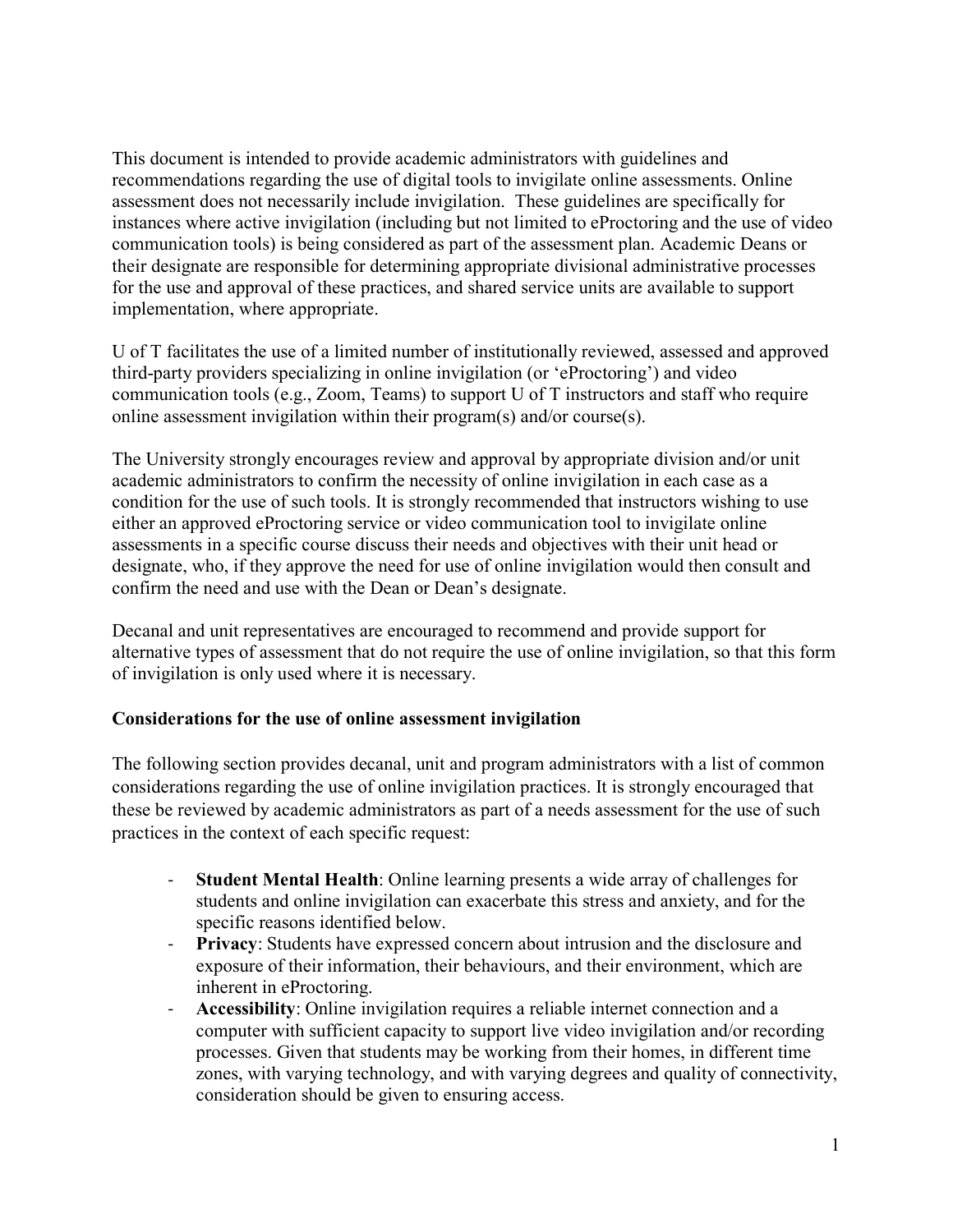- **Technical Risks**: Should a student experience a significant technical disruption (e.g., hardware failure, internet disconnection), stopgaps may not exist to ensure that the student will be able to complete the assessment as intended.
- **Unconscious and Racial Bias**: Concerns have been raised about eProctoring facial recognition software being vulnerable to or having racial bias, and the potential for unconscious bias to impact the fairness of the assessment process through online invigilation.
- **Administrative workload**: eProctoring may require substantial work to implement properly. Responsibility for overseeing the administration of this process and liaising with the online proctoring service provider, particularly when third-party services are used, generally resides with the course instructor(s) and/or division/unit/program administrator(s). This includes assessment timing, scripting of invigilator instructions, allowable supports, contact information, etc. Instructors and/or administrators are also tasked with follow-up and decisions related to any issues flagged by the proctoring process.

Given these factors, the University reiterates its strong recommendation to limit the use of online invigilation of assessments only to circumstances where it is required; that is, necessary to achieve a course, program, or pedagogical need. Ideally, these cases should be restricted to need for external certification requirements and established practice or longstanding use.

In lieu of attempting to emulate in-person exam formats and course weightings through eProctoring or online invigilation, instructors may wish to consider alternative forms of assessments in course design and planning processes. Best practices for instructors designing assessments in online environments can be found on the [Centre for Teaching Support &](https://teaching.utoronto.ca/teaching-support/strategies/continuity-planning/online-remotely-pnt/assessing-learning/)  [Innovation website.](https://teaching.utoronto.ca/teaching-support/strategies/continuity-planning/online-remotely-pnt/assessing-learning/) Instructors can also contact their campus- or division-specific teaching centre for additional support in considering assessment options.

If online invigilation is approved, all parties are expected to consult and follow the principles and practices outlined in existing policy documents such as: [Code of Behaviour on Academic](https://governingcouncil.utoronto.ca/secretariat/policies/code-behaviour-academic-matters-july-1-2019)  [Matters;](https://governingcouncil.utoronto.ca/secretariat/policies/code-behaviour-academic-matters-july-1-2019) [University Assessment and Grading Practices Policy;](https://governingcouncil.utoronto.ca/secretariat/policies/grading-practices-policy-university-assessment-and-january-1-2020) and [Appropriate use of](https://www.provost.utoronto.ca/planning-policy/information-communication-technology-appropriate-use/#section_3)  [Information and Communication Technology.](https://www.provost.utoronto.ca/planning-policy/information-communication-technology-appropriate-use/#section_3)

#### **Guidelines on the use of eProctoring services**

For courses seeking to use an approved eProctoring service, the University has developed a recommended implementation process that operates through the Information Technology Services [Digital Learning Innovation](https://onlinelearning.utoronto.ca/about-online-learning-strategies/) (DLI) unit. This section provides an overview of the required and recommended implementation steps.

eProctoring services provide a specific form of online invigilation whereby a third-party vendor provides a service to the University. Currently, the University has agreements with two providers: [Examity,](https://q.utoronto.ca/courses/46670/pages/examity) and [ProctorU.](https://q.utoronto.ca/courses/46670/pages/proctoru) There is one division accessing ProctorU as a supplemental service extension agreement via [ExamSoft'](https://q.utoronto.ca/courses/46670/pages/examsoft)s ExamMonitor.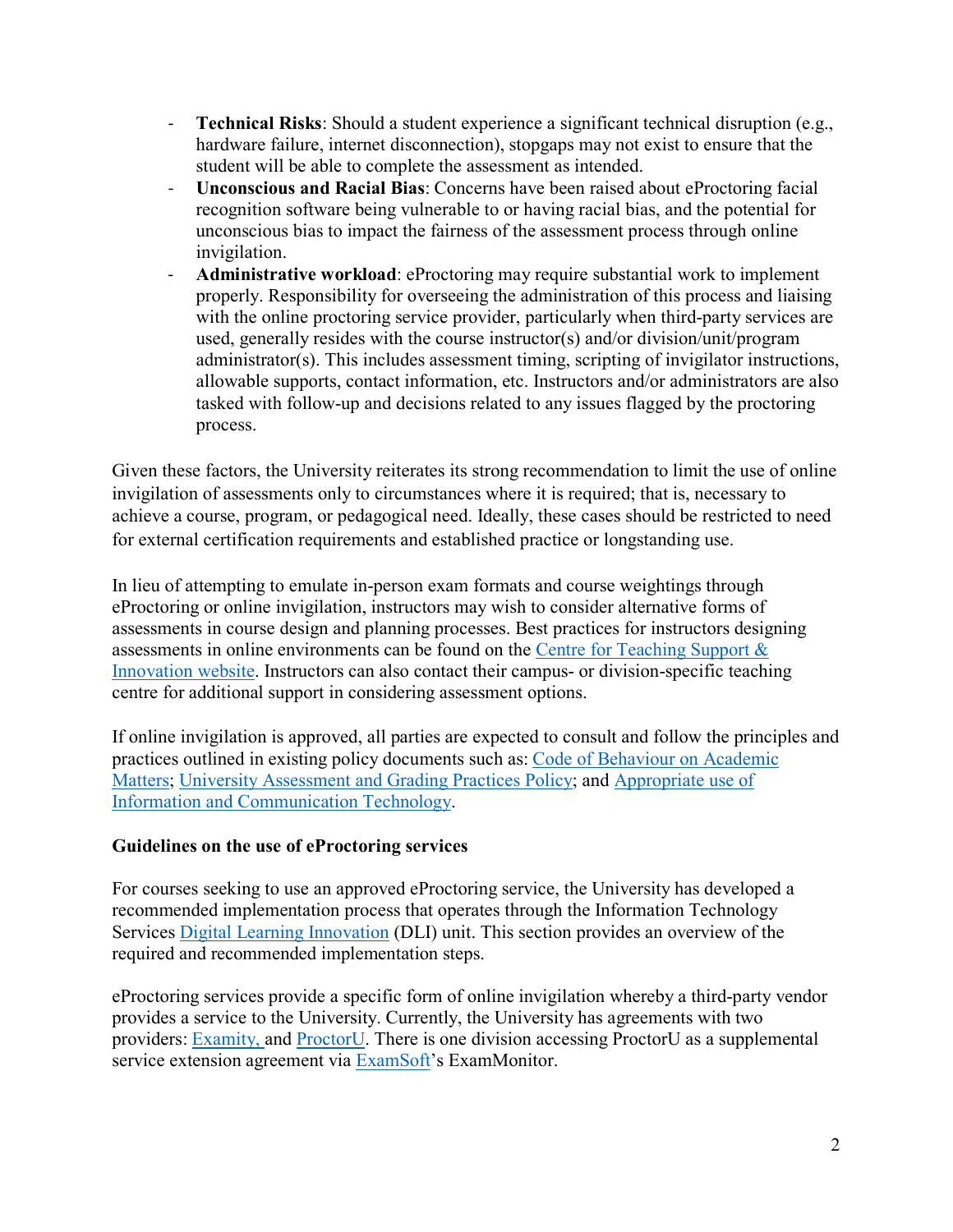Prior to implementing any of the available eProctoring services in a program or course, the following steps should be followed:

- Needs Assessment:
	- o Prior to the start of the course and the provision of the course syllabus to enrolled students, the individual initiating the request for online invigilation (e.g., course instructor, unit or program administrator) will explore all relevant options available for completing the specific assessment in consultation with divisional educational technology professionals and/or the University's DLI.
		- Timing of the request is critical; if approved, specific language will be required within the course syllabus so that students are aware of the selected practice in advance of the assessment (see *Implementation* section below).
	- $\circ$  If after the needs assessment the requesting individual would like to proceed with the request to use an eProctoring solution, acknowledging the challenges and limitations of the platforms and processes, then the Dean or Dean's designate should be engaged.
- Divisional Approval:
	- o The Dean or Dean's designate is consulted regarding use of eProctoring within an academic program area/course to meet the assessment requirements.
	- o The Dean or Dean's designate may confirm or deny approval for eProctoring for the specified program or course assessment.
	- $\circ$  It is recommended that the DLI be consulted regarding information on service level fees and work orders for available vendor products.
	- o The head of the funding unit (Dean's Office or academic unit) approves funding for costs and identify a business office contact.
	- o DLI acts as liaison to initiate onboarding following approval by Dean or Dean's designate.
- Implementation:
	- o A notice for students, which includes a link to information on use of student data for ProctorU and Examity must be included in the syllabus. The following notices have been created by the FIPP Office regarding Privacy and Information security for both platforms:
		- [ProctorU: Privacy and Security Information Notice for Students](https://teaching.utoronto.ca/ed-tech/online-learning/online-proctoring/proctoru-privacy/)
		- [Examity: Privacy and Security Information Notice for Students](https://teaching.utoronto.ca/ed-tech/online-learning/online-proctoring/examity-privacy-and-security/)
	- o In addition to the specific language related to privacy and data security noted above, information regarding technical requirements and support must be provided for inclusion in the syllabus. See [current student communication](https://utoronto.sharepoint.com/:f:/s/001T_ITSOLSProjects/EnW_GJDvn5BKmosFv1Qox6ABeozaQbJS71GuaIuP-KRnRA?e=AINWBP)  [templates and FAQ documents](https://utoronto.sharepoint.com/:f:/s/001T_ITSOLSProjects/EnW_GJDvn5BKmosFv1Qox6ABeozaQbJS71GuaIuP-KRnRA?e=AINWBP) or contact DLI [\(online.learning@utoronto.ca\)](mailto:online.learning@utoronto.ca).
	- o Sufficient lead time is required for technical implementation and communication to students before or when the course begins.

Divisions, units and instructors should only use eProctoring services that have been approved institutionally. Invigilation services provided by other third-party platforms (e.g., another exam software tool or publisher) should only be used after a review and approval of the product by U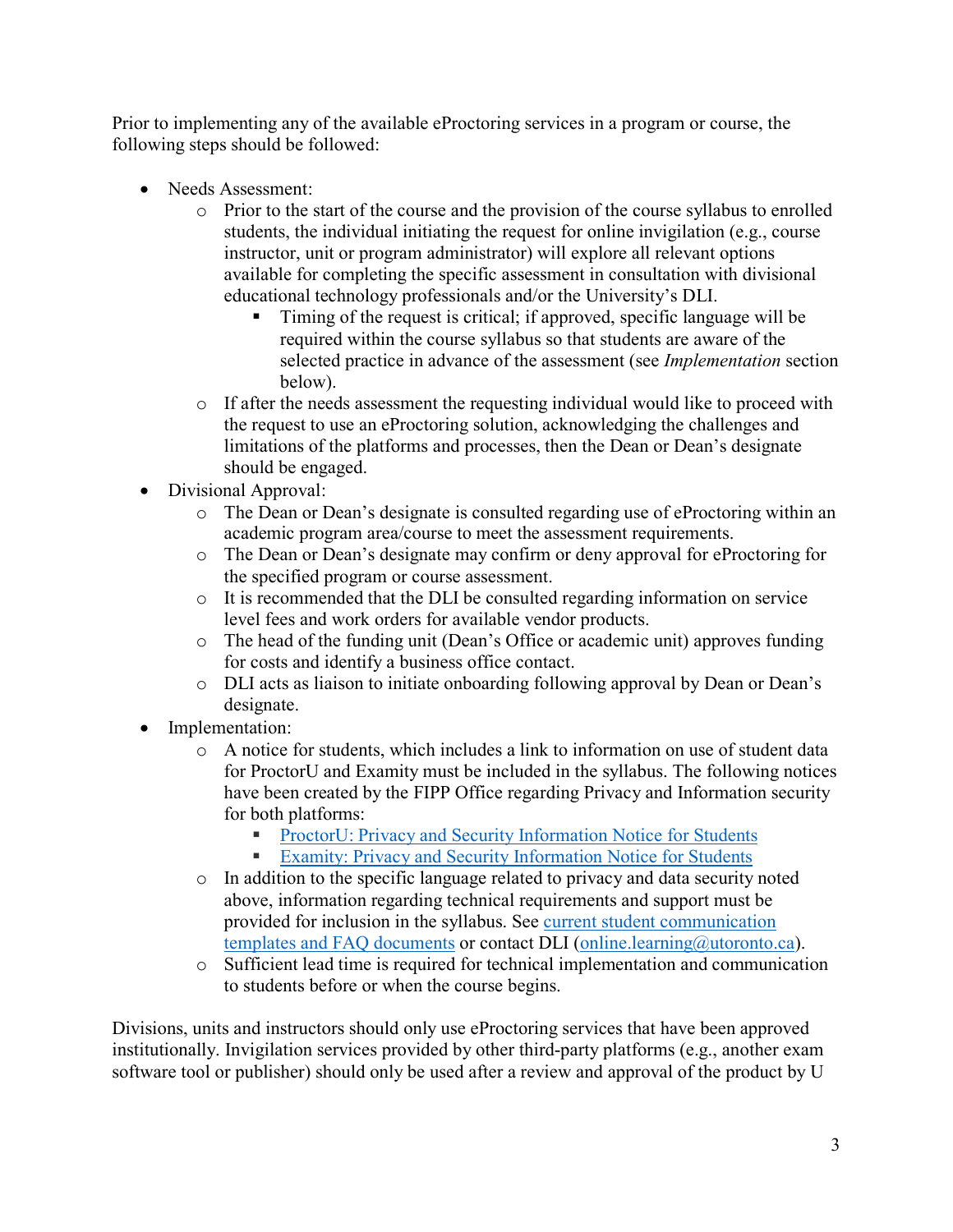of T Information Security and Enterprise Architecture (ISEA) to evaluate the security and privacy of the product.

#### **Guidelines on the use of video communication tools (e.g., Zoom, Teams) for invigilation**

For courses seeking to undertake online invigilation of assessments through video communication tools (e.g., Zoom, Teams), this section outlines additional considerations for approval.

As with the use of eProcotoring services, it is recommended that a needs assessment be completed by the requesting unit, program administrator and/or course instructor and presented to the Dean or Dean's Designate in order to assess the necessity of a proposed assessment plan that includes using video communication tools given the privacy and other concerns detailed above. This should be completed prior to the course offering and prior to the finalization of the course syllabus so that students can be made aware of the requirement through specific notices within the course syllabus.

Unlike eProctoring services, where implementation requires engagement with an institutional office, decisions and support for the use of video communication tools rest with divisions, units or programs.

## **FAQ**

1. Q: Can I use Zoom or Teams webinar tools to invigilate exams instead of one of the products recommended by U of T?

A: While video-based synchronous meeting software has many uses in online teaching and providing support to student learning, it is not designed for the specific purpose of online invigilation in high stakes assessments. It may be considered more intrusive to have an instructor or TA observing a test-taker in their personal space, rather than a professionally trained online proctor. Synchronous learning platforms do not provide the workflow process, infrastructure for secure storage of video files and server access logs for review and/or reference in the case of an academic appeal. In addition, creative workarounds can be developed whereby a looped video of a test-taker is displayed to the invigilator while the test taker is off-screen, unsupervised. For these reasons, Zoom, Teams or other video tools are not intended to be used as a substitute for professional online proctoring platforms or in-person assessments.

2. Q: What if the instructor adopts an eProctoring service, with the approval of the Dean's office, after the syllabus has already been distributed?

A: The privacy, data security and technical requirements must be provided to students as soon as possible and all steps above must be followed. In cases with late notice, students should be permitted to request an alternative proctoring process.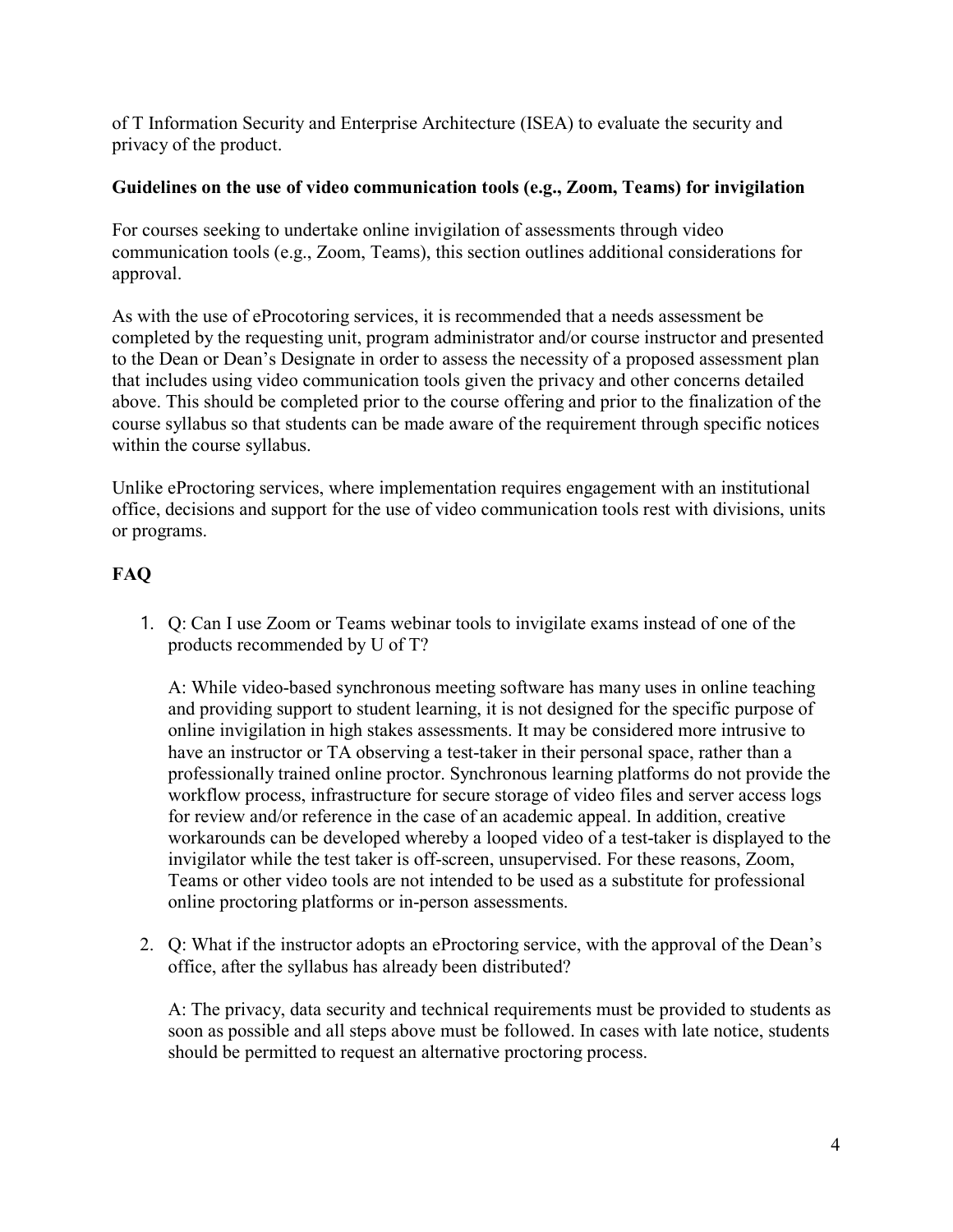3. Q: What if the instructor wants to adopt an eProctoring service other than ProctorU, ExamSoft or Examity?

A: ProctorU and Examity services have been assessed and approved by the U of T Information Security and Enterprise Architecture (ISEA), while other services have not. Other services should only be adopted after an assessment by ISEA and the mitigation of all identified risks.

4. Q: How can instructors verify identification if administering an assessment through an Academic Toolbox tool?

A: In a remote learning situation, instructors can do what is necessary to confirm a student's identity to meet assessment or participation requirements in support of a program achievement. Assessments or a participation/attendance grade fall into this category. When there is a program achievement/requirement for which identity authentication is necessary, instructors should use a technological solution that is least invasive of student privacy. If video is the only practical way to verify attendance/identity, then its use will generally be reasonable. Examples could include requiring students to hold up government ID in front of their camera during a video meeting.

Note: this does not apply for third party eProctoring services, which may have their own identity verification requirements and processes.

5. Q: Can instructors require verification when not in support of a programmatic requirement?

A: Instructors are advised to only require verification of identity if it is necessary for a programmatic requirement or purpose. For example, instructors should consider whether they would require verification if the course were being delivered in-person. If they would not, then there may likewise be no need to in remote learning situations. In any case, it is recommended that the rationale for identity verification be carefully assessed and that it be required only if it is based on tangible programmatic needs/requirements. For example, you may need to know who is in a session for assessment or a participation requirement.

Note: this does not apply for third party eProctoring services, which may have their own identity verification requirements and processes.

6. Q: Technological requirements - What should instructors do if a student doesn't have a camera to verify identity?

A: First, instructors should assess the programmatic rationale for and necessity of verification. If verification is necessary, what is the preferable method from a privacy perspective that would be effective and necessary to achieve the outcome? For example, voice only verification of identity might not suffice, and video may be necessary, but voice only might be adequate for attendance taking purposes, depending on the